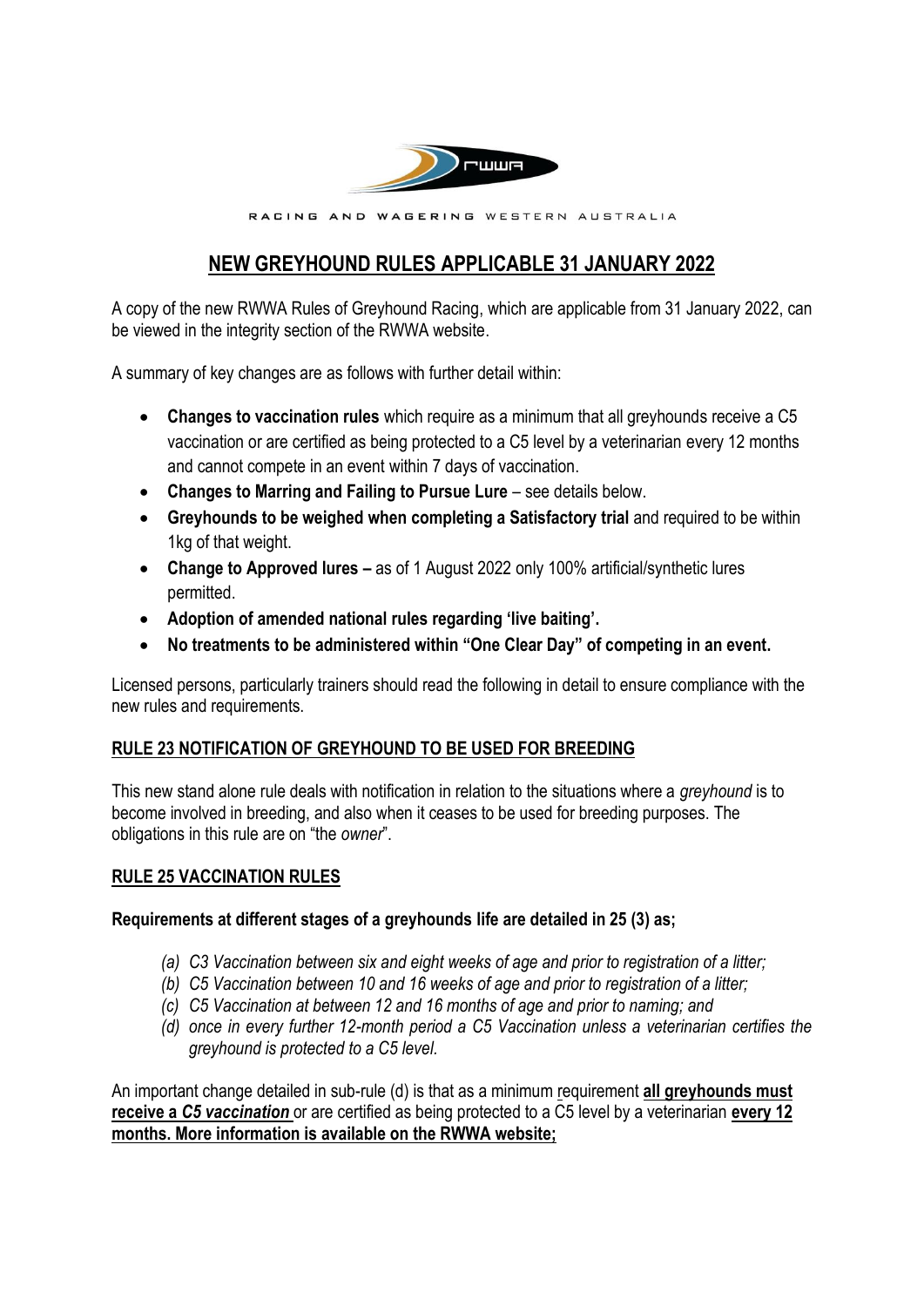**[https://www.rwwa.com.au/wp-content/uploads/2021/12/RWWA-Greyhound-vaccination](https://www.rwwa.com.au/wp-content/uploads/2021/12/RWWA-Greyhound-vaccination-guidelines-31-Jan-2022.pdf)[guidelines-31-Jan-2022.pdf](https://www.rwwa.com.au/wp-content/uploads/2021/12/RWWA-Greyhound-vaccination-guidelines-31-Jan-2022.pdf)**

Under new sub-rule 25 (6) **a greyhound cannot compete in an event within 7 days of a vaccination.**

**Participants are advised to prepare for the introduction of this rule and ensure that all registered greyhounds have received a** *C5 Vaccination* or are certified as being protected to a C5 level by a veterinarian **within the last 12 months, and that no greyhound competes in an event within 7 days of receiving a vaccination.**

Evidence of the administration of a Vaccination by Veterinary Surgeon can be lodged with RWWA by email to [licreginfo@rwwa.com,au](mailto:licreginfo@rwwa.com,au) or by texting a photo to the RWWA Registration department on 0418 104 309.

Given the likely disruptions due to the Festive season and to assist industry to attain compliance with this rule, Stewards will apply a moratorium and issue reminders up to 1 March 2022 however after that time a greyhound will be unable to be nominated for a race unless it is compliant with this rule.

### **RULE 34 REQUIREMENTS IN RELATION TO NOTIFICATION OF CONTROL AND LOCATION OF A GREYHOUND**

### **This rule contains important information of responsibilities in relation to advising RWWA of locations of greyhounds.**

The "3 working days" previously allowed to a person to give notice of a greyhound coming into or leaving a person's care has been changed to "as soon as possible". This change has been made to underpin the continued integrity of racing, ensuring that Controlling Bodies know where greyhounds are located at all times. Changes in locations of greyhound must be notified as soon as they occur.

Rule 34(4) also provides that it is an offence to train a greyhound without a licence to do so. New Local Rule 46G further clarifies that a person cannot carry on any activity regulated by a licence if they are not licensed to do so.

## **RULES 123 – 128 MARRING AND FAILING TO PURSUE THE LURE**

Rule 127 is a new rule that deals with the period of suspension to be imposed for marring or failing to pursue.

Marring and failing to pursue penalties are no longer dealt with separately, they are now combined. A greyhound's first penalty may be for failing to pursue, its second for marring, and third for failing to pursue, or any combination of the two.

The rule reads: "Subject to rule 125 [previous rule 69B], where, in the opinion of the Stewards, a greyhound is found to have marred or failed to pursue the lure during an Event the Stewards must impose a period of suspension in respect of the greyhound, which is to be recorded as part of the identification record as follows:

(a) in the case of a first offence, 28 days at the track where the offence occurred and until the completion of a satisfactory trial; or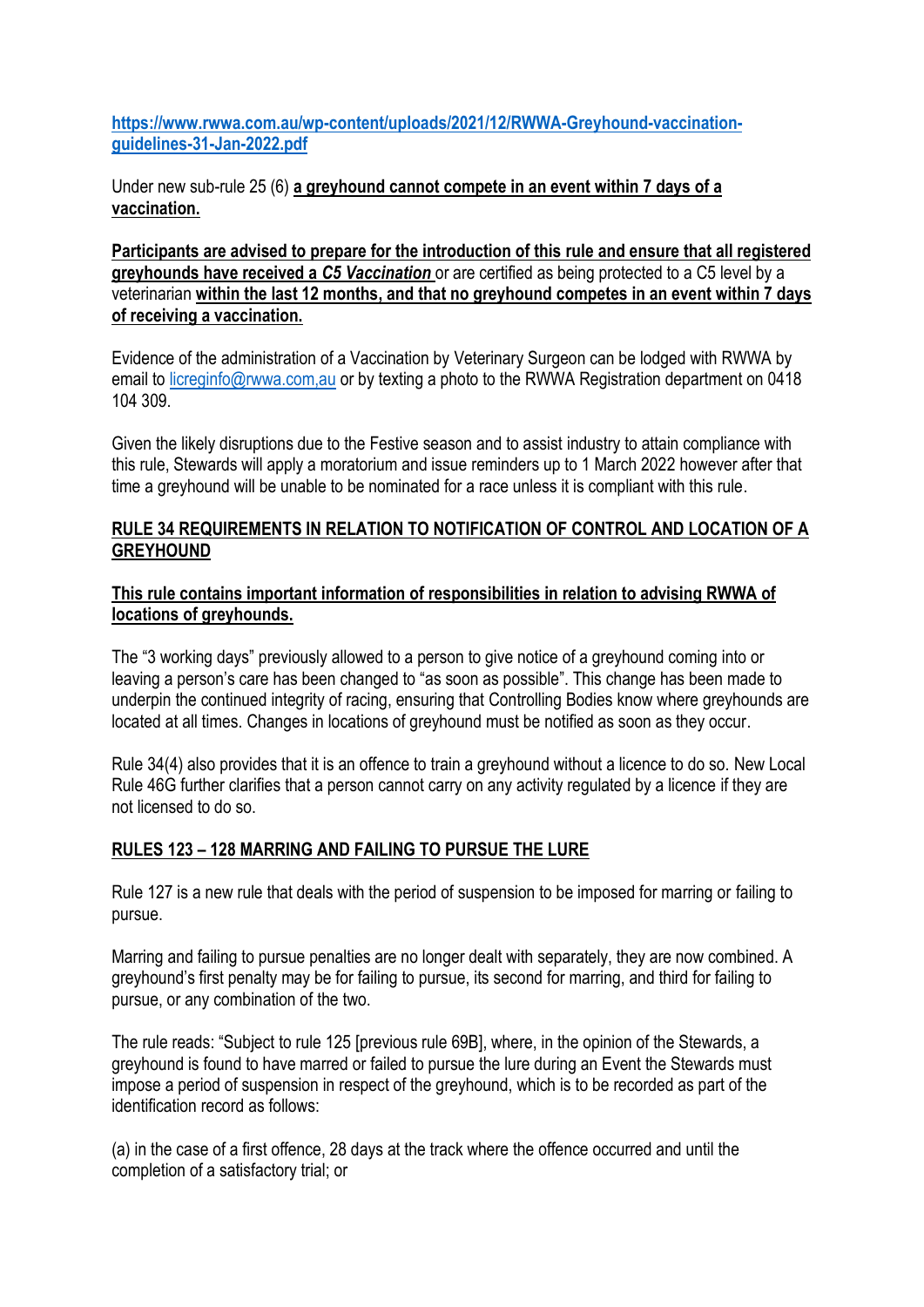(b) subject to rule 128, in the case of a second offence, 28 days at all tracks and until completion of a satisfactory trial; or

(c) in the case of a third or subsequent offence, three months at all tracks and until the completion of two satisfactory trials."

The rationale behind this amendment is to enable greyhounds a better opportunity to continue racing.

This is a substantial change to the marring and failing to pursue penalty structure. Previously, a first offence was a suspension for 28 days (at the track where the offence occurred) and the completion of a satisfactory trial, a second offence a suspension for three months (at all tracks) and the completion of a satisfactory trial, and a third or subsequent offence was 12 months suspension (at all tracks) and until the completion of a satisfactory trial.

Failing to pursue by reason of injury (Rule 125 [previous rule 69B]) will still apply if applicable for the first failing to pursue offence only.

The term 'suspension' (in Rule 125 [previous rule 69B]) has been replaced with the term 'standdown'.

### **RULE 158 AND LOCAL RULE 158 APPROVED TYPES OF LURES**

The new national rule now sets a standard of synthetic or artificial materials only unless otherwise approved by the Controlling Body in the following terms.

#### *158 Approved types of lures*

*(1) Only lures approved by a Controlling Body are permitted to be used or kept in the possession of a person at any place where greyhounds are, or greyhound racing activities occur.*

*(2) A lure must:*

- *(a) be made of synthetic or artificial materials only; and*
- *(b) not contain any part of an animal,*

*unless otherwise approved by a Controlling Body.*

*(3) This is an absolute liability offence in that anyone who uses or has in their possession a lure that is not approved by a Controlling Body, is guilty of an offence.*

Previously Western Australia, Tasmania and South Australia had introduced local rules which allowed for certain exemptions to what was an approved lure i.e. Western Australia allowed the use or possession of tanned and professionally processed dry skins.

Queensland, New South Wales and Victoria have applied the requirement for synthetic or artificial materials that do not contain any part of an animal for several years.

Tasmania and South Australia have now confirmed that they will be adopting the national standard of artificial/synthetic only as set out by the new national rules.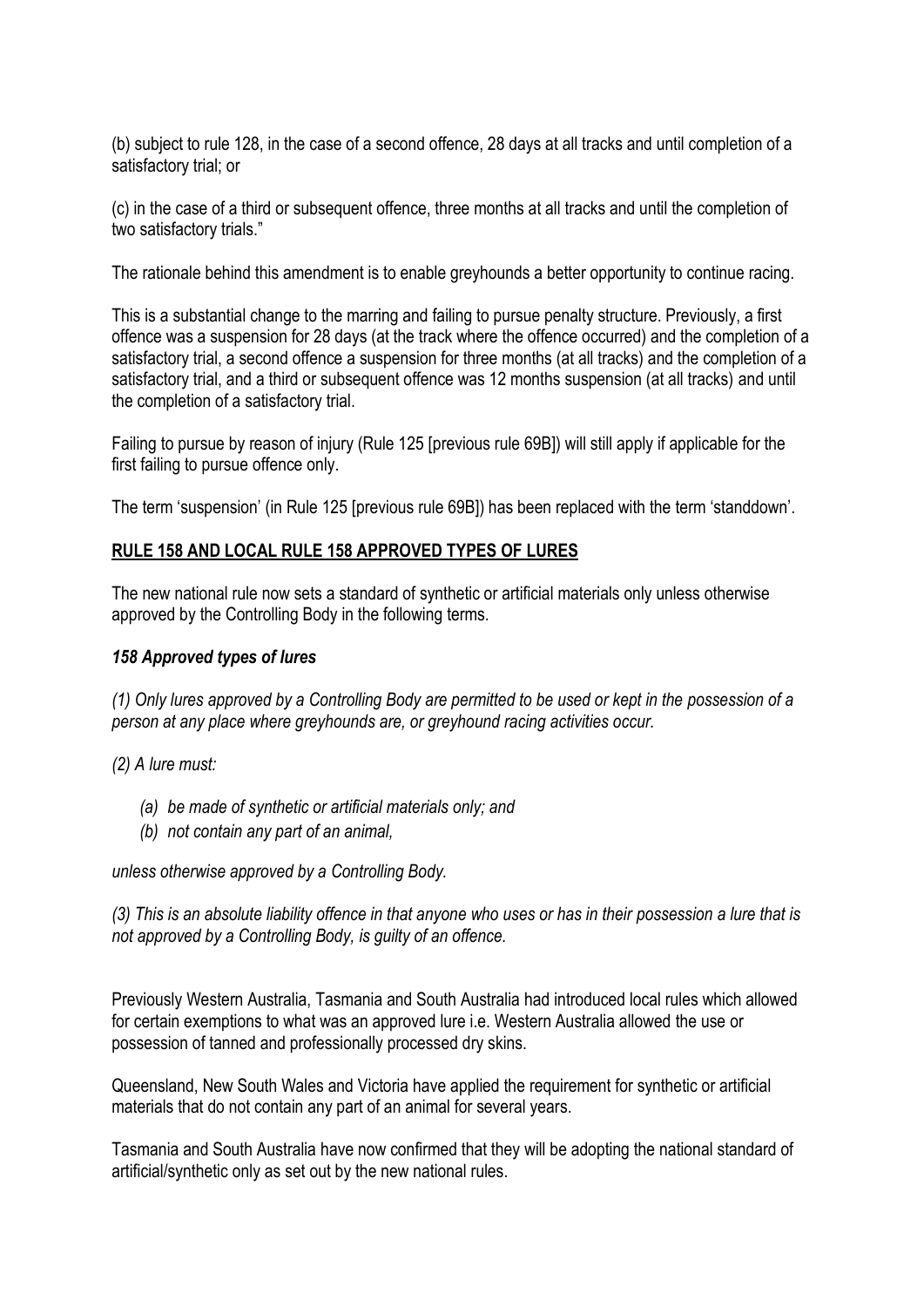A circular was forward to members of the Greyhound Racing Consultative Group affording opportunity for submissions prior to consideration by the RWWA Integrity Assurance Committee and Animal Welfare Committee. A number of written submissions were received.

After consideration, both the IAC and AWC resolved to transition to the national standard that the lure must be made of synthetic or artificial materials only and not contain any part of an animal.

In considering the matter it was recognised that for WA to maintain its status as a leading State in all matters relating to greyhound welfare and public confidence, WA could not be the only State in Australia that permitted the use of animal products as lures in greyhound racing. Particularly when considering the expert advice of animal behaviouralists and the experience of the major States which had been applying this standard for several years and thus demonstrated the appropriateness of moving away from animal products as lures.

Consequently, via the below Local Rule 158, WA will transition to the national standard (within 6 months) of the new rule taking effect.

### *L158 Approved types of Lure*

*Notwithstanding any other provisions of Rules 157, 158, 159 and 162 it shall be permissible until 31 July 2022 to use or possess a tanned and professionally processed dry skin for purposes of trialling or educating greyhounds.*

Taking into account expert opinion, this will afford sufficient time for trainers to transition current training methods to alternative synthetic/artificial lure types without compromising the education of greyhounds currently being educated.

### **RULE 42 RESTRICTIONS ON GREYHOUNDS COMPETING DUE TO CENTRAL OR PERIPHERAL NERVOUS SYSTEM OR VISION CONDITION**

In order to protect the safety and wellbeing of Greyhounds there are new stand down periods for greyhounds found to have severe post exercise distress syndrome (PEDS) or suffered a seizure.

Rules 42 (1), (2) and (3) state;

#### *42 Restrictions on greyhounds competing due to central or peripheral nervous system or vision condition*

- *(1) A greyhound must be prohibited by the Stewards from competing in an Event if the greyhound is examined by the officiating veterinarian at a meeting and it is found, or otherwise information comes to light which reveals, that the greyhound is:* 
	- *(a) suffering from an illness or condition which affects or may affect any part of its central or peripheral nervous system;*
	- *(b) suffering an illness or condition which in the opinion of the veterinarian may cause erratic behaviour or an unsatisfactory performance of the greyhound in, or otherwise affect the true running of, an Event; or*
	- *(c) in the opinion of the veterinarian or other authorised person, severely distressed, severely ataxic, collapsed (or would collapse if not supported by a handler), or has suffered a seizure.*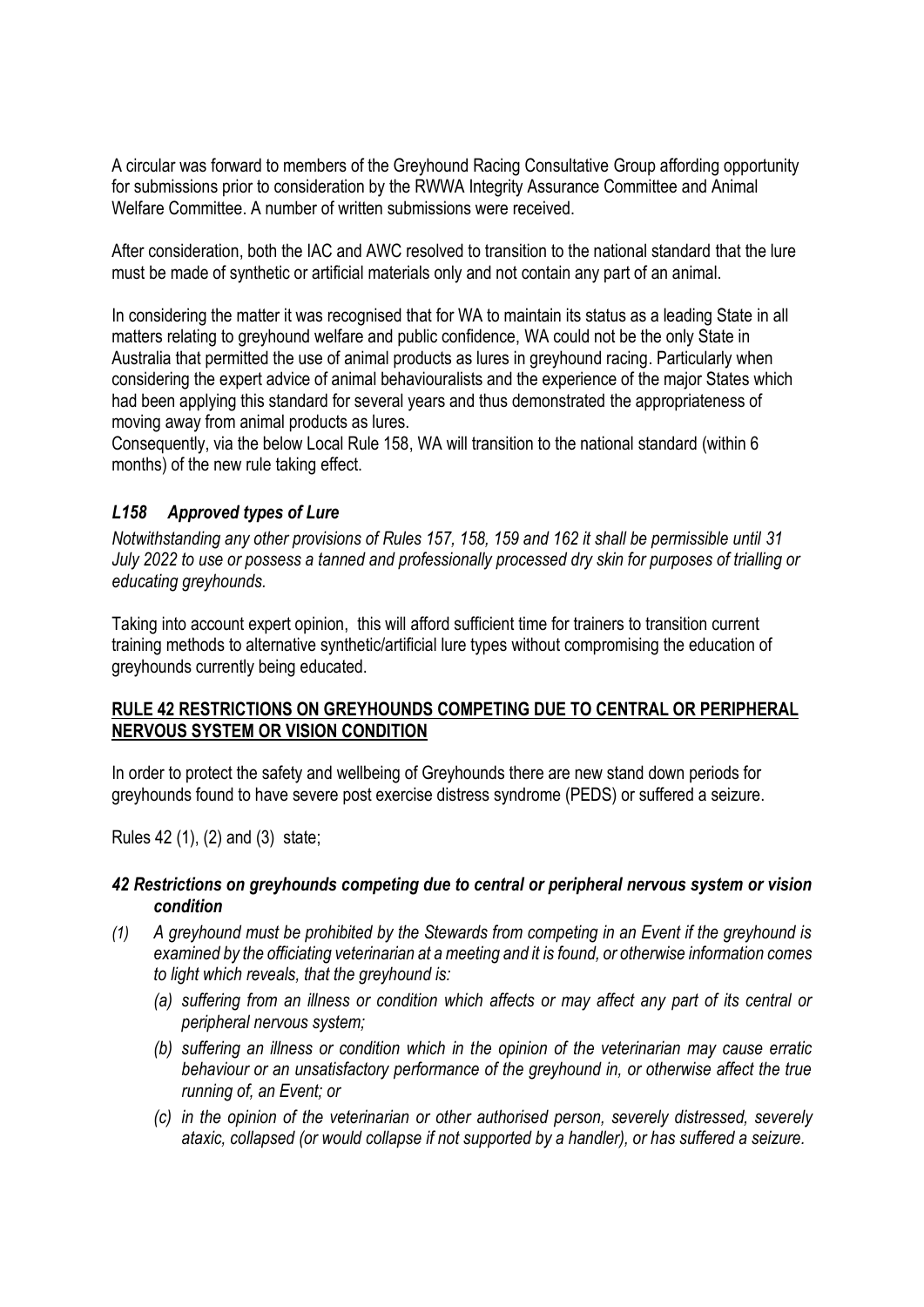- *(2) Where a greyhound is prohibited from competing in an Event pursuant to subrule (1), the greyhound must not compete in an Event until the greyhound has passed a veterinary examination and satisfactory trial in the presence of an officiating veterinarian. If the veterinary examination indicates that the greyhound is in good health and is suitable to compete in an Event and the satisfactory trial is passed, the veterinarian will issue a certificate to that effect, and a prohibition pursuant to subrule (1) of this rule will immediately cease to have effect.*
- *(3) In addition to subrule (2), where a greyhound is prohibited from competing in an Event pursuant to subrule (1)(c), the Stewards must impose a period of suspension in respect of the greyhound, which is to be recorded by them as part of the identification record. The period of suspension imposed is to be:*
	- *(a) in the case of a first occurrence, 28 days at all tracks; or*
	- *(b) in the case of a second occurrence, three months at all tracks; or*
	- *(c) in the case of a third or subsequent occurrence, 12 months at all tracks.*

### **RULE 101 (1) AND LOCAL RULE 101 WEIGHING OF GREYHOUNDS AT SATISFACTORY TRIALS.**

In line with National requirements, as from 31 January 2022 all greyhounds competing in a satisfactory trial will be weighed and that weight will be recorded and become the greyhound's last start weight.

The greyhound must be then presented to race at its next start in accordance with the provisions of Rule 101.

Similar to that which is applicable for a Qualifying Trial the weight of a greyhound in a Satisfactory Trial does not have to be within 1.0 kilogram of its last start prior to the trial.

#### *101 Weight variation*

*(1) If the weight of a greyhound varies by more than 1.0 kilogram from the weight recorded in an Event or satisfactory trial in which it last performed, the greyhound must not compete in the Event unless the Stewards grant permission for it to do so pursuant to subrule (2) of this rule.*

### *L101 Weights for qualifying trials and satisfactory trials*

*The provisions of Rule 101 shall not apply to a greyhound competing in a qualifying trial or satisfactory trial.*

### **RULES 159 – 162 LURING AND BAITING**

The new National Rules now separate breaches of the rules for a "live animal" (Rule 159(1), an "animal carcass" Rule 159(3) or "part of an animal" Rule 159 (5) and mandates the following;

- Disqualification for life for breaches of **159(1)** (Live animal), plus a possible fine and ineligibility to make any future applications for licence or to be an owner of any greyhound. No provision for a "Special Circumstance" to be considered.
- Disqualification for not less than 10 years for breaches of **159(3)** (Animal carcass or Part of an animal - i.e. contains animal bone, blood, faeces, urine or flesh) and a possible fine. Adds the provision for consideration of a "Special Circumstance" and defines what that may constitute. There is no provision of ineligibility to make any future applications for licence or to be an owner of any greyhound.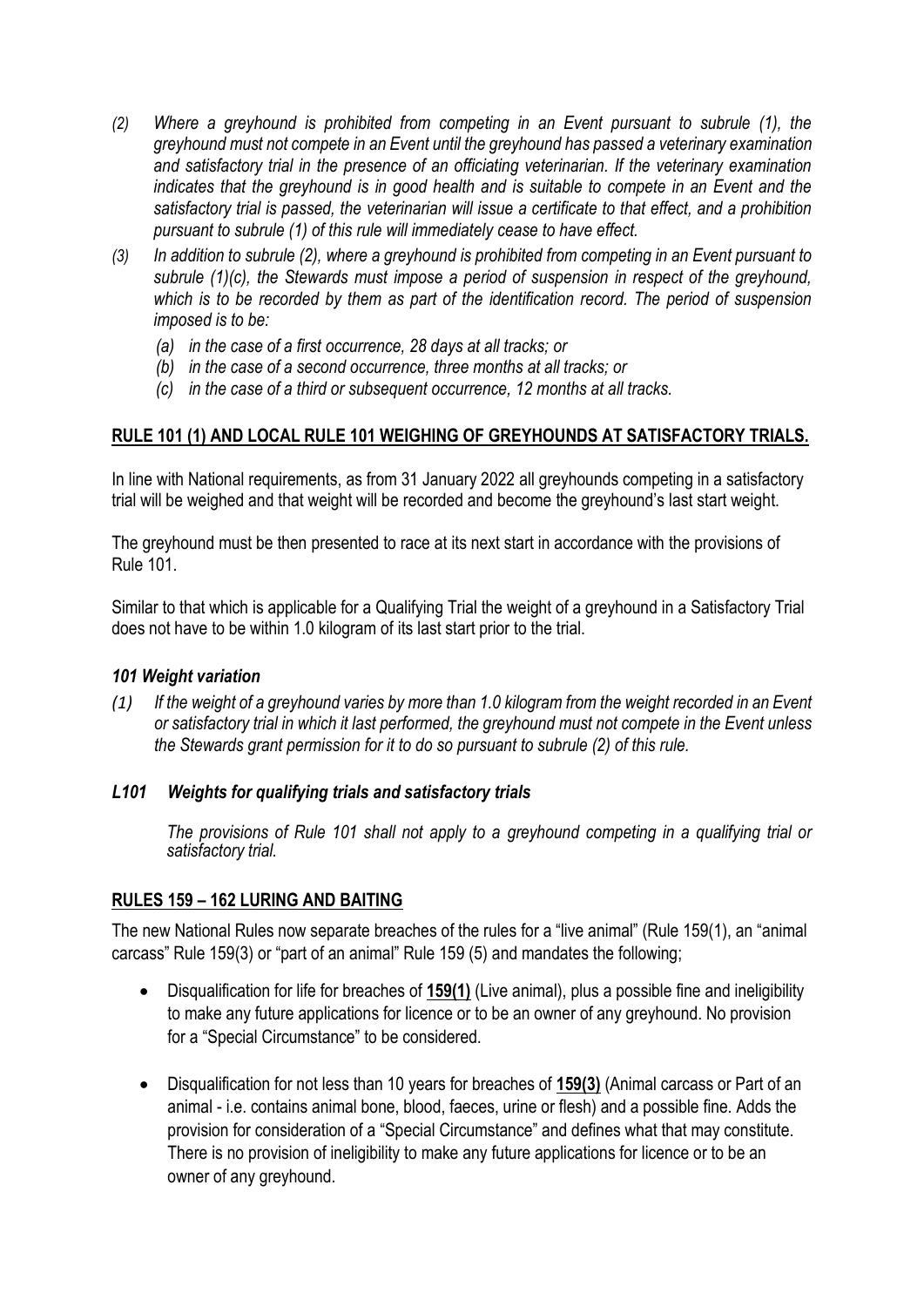• Must be disqualified (period not defined) for breaches of **159(5)** (Animal material - means any processed and/or tanned and/or cured skin or hide of an animal and does not include anything that contains animal bone, blood, faeces, urine or flesh) and a possible fine. Also adds the provision for consideration of a "Special Circumstance".

With respect to the "Special Circumstance" provisions set out at 159 (4), a new local rule 159 has been added to define how a "Special Circumstance" may be considered in Western Australia.

Further minor variances between current and new rules are;

• 159(1)(d) [86B(1)(d)] The word "all" has been added before "reasonable endeavours", so as to make the requirement tougher – the provision now contains an offence where a *person*, in the opinion of a *Controlling Body* or the *Stewards*:

"fails to use **all** reasonable endeavours to prevent a *greyhound* pursuing or attacking any live animal, animal carcass or any part of an animal".

- 159(1)(e) This is a new subrule which contains a new offence it makes it an offence for someone to advertise, promote, or organise live baiting.
- 159(5) This new provision, provides that the baiting offences contained in subrules 159(1)(a) to (1)(e) are "absolute liability" offences, such that the references to "live animal", "animal carcass", or "any part of an animal" refer to the fact of the existence of each of those conditions, whether or not the charged person knew or believed of the applicable condition. Absolute liability offences do not permit a defence of "honest and reasonable mistake of fact" being relied on. The offence in rule 159(1)(h) is also now expressed to be an absolute liability offence, such that it is the fact of the relevant conviction, without anything more, which constitutes the offence. Absolute liability for these offences is consistent with a stronger regulatory approach for these extremely serious matters that have the ability to significantly damage the reputation and ongoing longevity of *greyhound racing*.
- **Other amendments to note**
- 162(a) This is a new provision which makes it an offence if a *person* (including an *official*): "pleads guilty or is found guilty of any offence provided for by legislation directed at the prevention of cruelty to animals".
- 162(b) [old rule 86(ad)] The offence set out in 162(b) [86(ad)] has now been expressly made an absolute liability offence – that means the offence will be committed if the relevant animal is alive, whether or not a charged person knew or believed that it was alive
- 162(d) [old rule 86(ae)(i)] The word "undue" has been removed from the subrule before "suffering", so that the rule now reads:

"An offence is committed if a *person* (including an *official*): by use of any *gear*, equipment, device, substance or by any other means inflicts suffering on a *greyhound*".